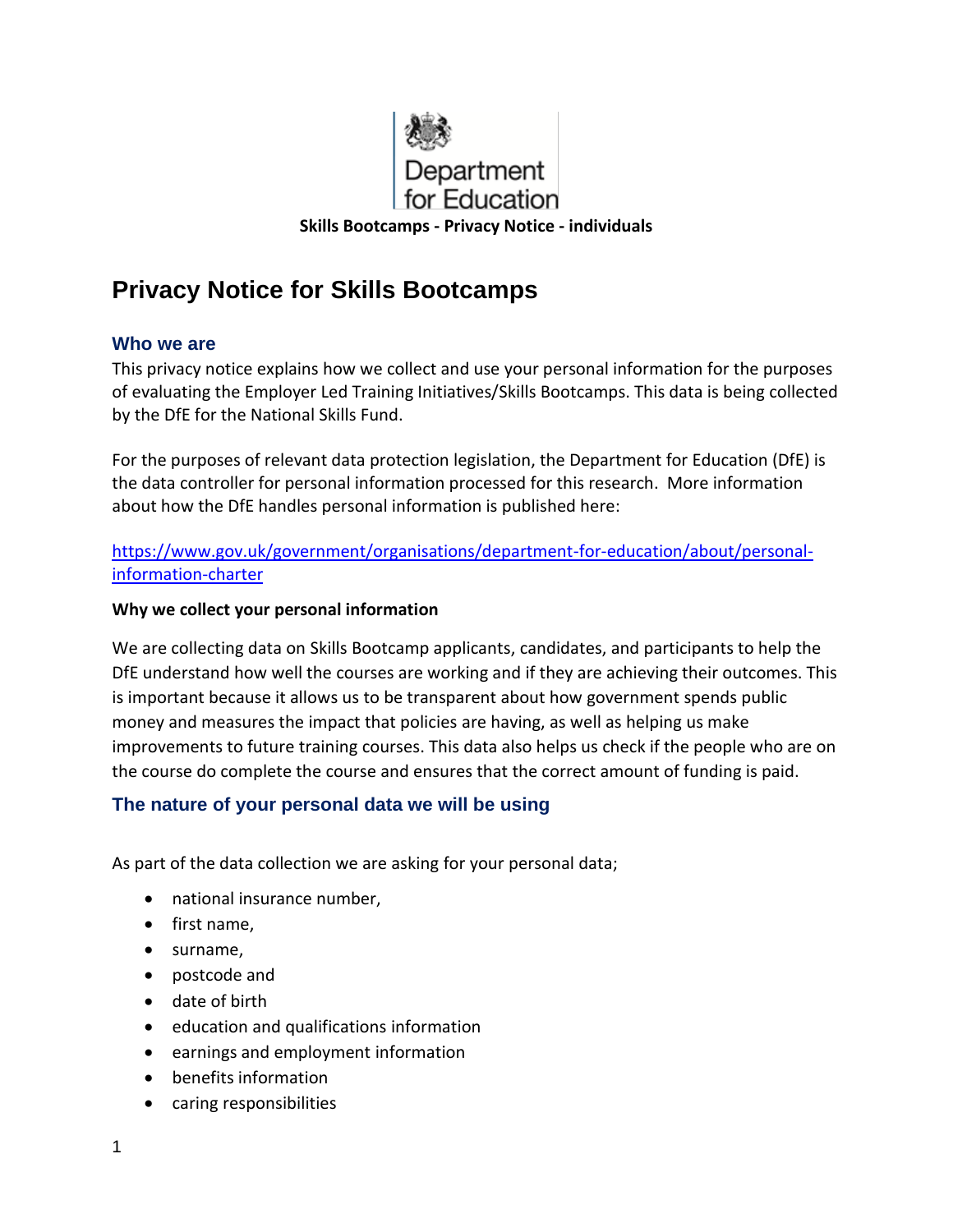The special category data we will be processing includes:

- gender
- disability and
- ethnicity

As part of our work to evaluate the effectiveness of Skills Bootcamps in supporting people to gain employment and higher incomes we will link this data to records on education and training, income, employment and benefits which are held by the Department for Education, the Department of Work and Pensions and Her Majesty's revenue and customs. This is to evaluate the programme's overall impact. For more information on this, please look at our supplementary materials.

# **Our legal basis for collecting your personal information.**

We collect personal information only where we need to and law permits. In order for our use of your personal data to be lawful, we need to meet conditions in the data protection legislation. For the purpose of this programme, the relevant condition(s) that we are meeting are:

- 1. Article 6 (1)(e): It is necessary to collect data from users in order to effectively access the service and to evaluate outcomes of the service. The legal basis is public task and the legal gateway is Section 87 of the Education and Skills Act 2008.
- 2. Article 6 (1)(f): It is necessary to collect data from users as the processing is necessary for the organisation's legitimate interests or the legitimate interests of a third party unless there is a good reason to protect the individual's individual data that overrides those legitimate interests.

And for the processing of special category data:

3. Article 9(2)(g) of the GDPR, and Schedule 1, Part 2 paragraph 8 of the Data Protection Act 2018: to ensure equality of opportunity or treatment.

We may request your participation in interviews and surveys as part of the evaluation of the programme. We may request your participation to make checks to ensure that the correct amount of funding is paid.

# **How we use your personal information**

Personal information collected from research participants is treated as confidential and collected for research purposes contract management assurance purposes and to prevent the risk of fraud. Any information shared publicly will be anonymised so you cannot be identified.

DfE (and its contracted research organisation) will use the data for policy development and to help improve education services. We may publish the findings for use by other relevant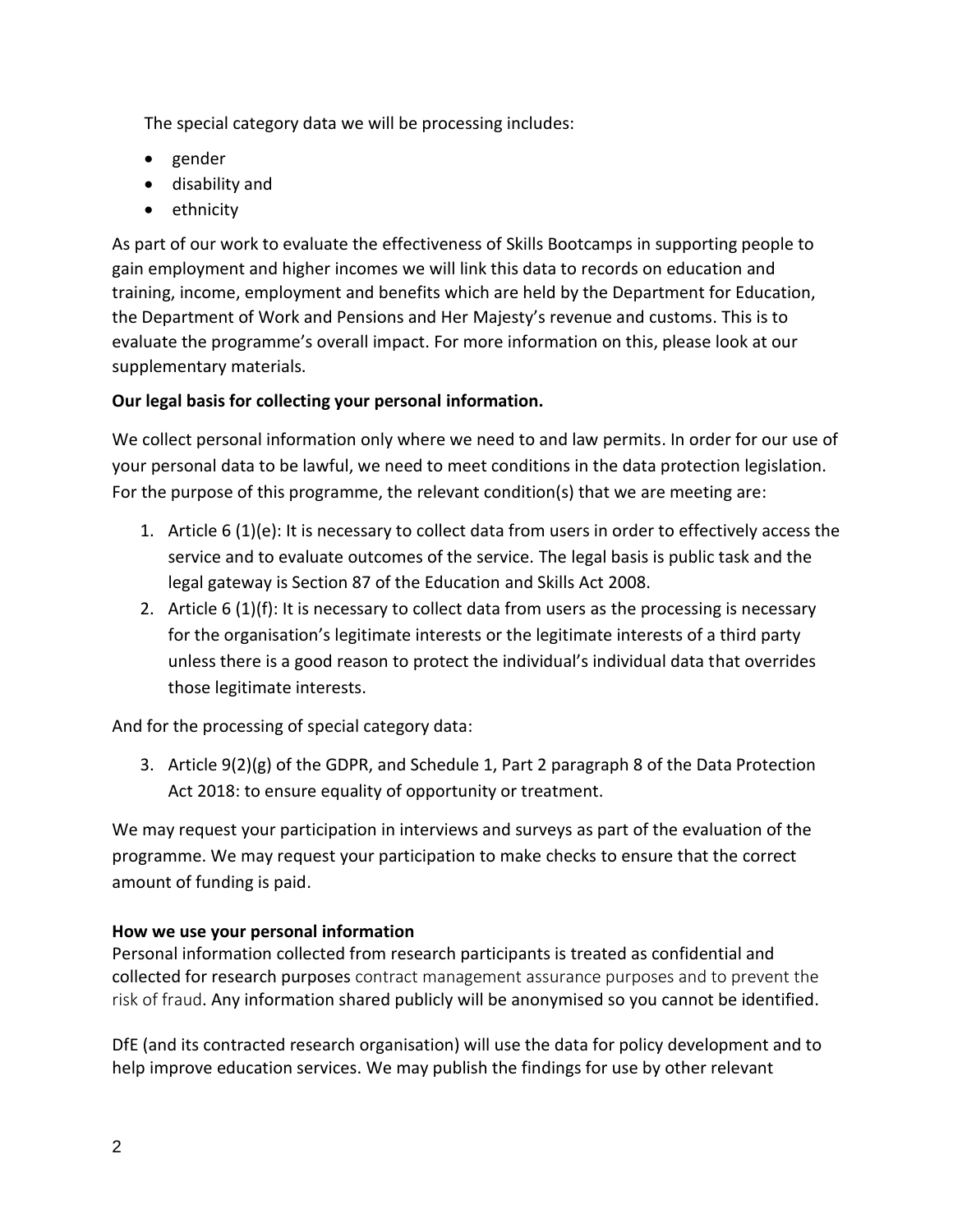organisations and for the purposes of transparency in how we are using public funds. None of you individualized data will be identified.

## **How long we will keep your personal data**

We will keep your personal data in its original format for a maximum of 3 years, after which point it will be securely destroyed. A pseudonymised version of your personal data to be used for research purposes will be kept for a maximum of 20 years. We will conduct reviews every 5 years to test if it necessary to still retain this data. For qualitative interviews, DfE (or its contracted research supplier) will review the notes, recordings and other research data after the session. Voice recordings will be deleted by the research contractor as soon as they are transcribed and no later than one year after the interview has taken place.

# **Who we will make your personal data available to**

We sometimes need to make personal data available to other organisations. These include contracted partners whom we may employ to process your personal data on our behalf and/or other organisations (with whom we need to share your personal data for specific purposes). We plan to track participants' longer-term outcomes through links to administrative data held by DfE, DWP and HMRC.

Where we need to share your personal data with others, we ensure that this sharing complies with data protection legislation. For the purposes of this project, we need to share your personal data with external evaluators who will:

- analyse your personal data on behalf of DfE to evaluate digital skills bootcamp provider and participant outcomes, to contribute to improving the next wave of provision.
- follow up with you directly to invite you to take part in qualitative interviews or a survey to understand your experience of participating in the Skills Bootcamps. Participation in surveys and/or interviews is voluntary and you can opt out by requesting this from our 3<sup>rd</sup> party contractor.

# **Request to access, rectify or erase your information**

This service is optional for individuals to use. As part of the public task and legitimate interest purposes we collect personal information and use this to link to government administrative records on income, employment and benefits. If participants decide they do not want their data used on an ongoing basis for research they can notify the department and withdraw from the training. No further data will be collected/linked on that individual beyond that point.

Our privacy notices make clear how data is processed once it is received by the Department. Special category data collection will include a 'prefer not to say' option, this means that the individuals have the free will to choose whether to provide it or not**.**

Under the Data Protection Act 2018, you are entitled to ask if we hold information relating to you and ask for a copy, by making a 'subject access request'.